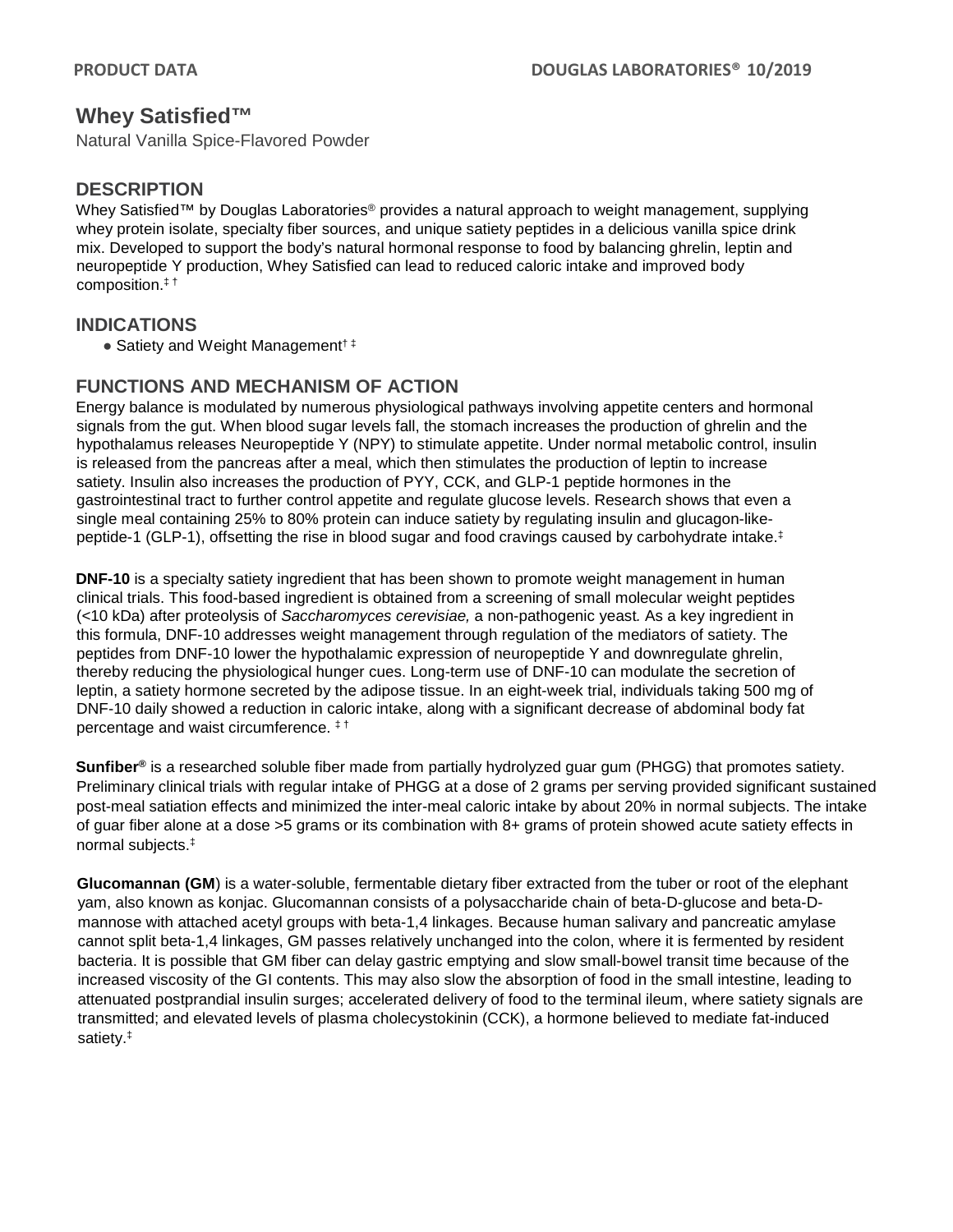## **FORMULA (#57747P)**

| Serving Size 1 Rounded Scoop (Approx. 17 g):    |                                                                                                                |
|-------------------------------------------------|----------------------------------------------------------------------------------------------------------------|
|                                                 |                                                                                                                |
|                                                 |                                                                                                                |
|                                                 |                                                                                                                |
|                                                 |                                                                                                                |
|                                                 |                                                                                                                |
|                                                 |                                                                                                                |
|                                                 |                                                                                                                |
|                                                 |                                                                                                                |
| DNF-10 yeast hydrolysate                        |                                                                                                                |
|                                                 |                                                                                                                |
|                                                 | Other ingredients: Whey protein isolate, natural flavors, sunflower lecithin, stevia leaf extract and cinnamon |
| <b>CONTAINS: Milk (as whey isolate protein)</b> |                                                                                                                |
| $Cl$ , $f_{\text{max}}$ Non $C1100$             |                                                                                                                |

**Gluten-free, Non-GMO**

Sunfiber® is a registered trademark of Taiyo International, Inc. DNF-10 is marketed by Fytexia

#### **SUGGESTED USE**

Take 1 rounded scoop blended in 8 oz of water or milk 30 minutes before a meal or with a meal, 1-2 times daily or as directed by a health care professional. For increased thickness, let sit for 10 minutes before consuming.

For further guidelines, refer to the Metabolic Hormone Clinical Protocol by Douglas Laboratories.

## **SIDE EFFECTS**

A small percentage of people may initially experience minor, temporary digestive changes in bowel movements as the body adjusts to the addition of soluble fiber.

#### **STORAGE**

Store in a cool, dry place, away from direct light. Keep out of reach of children.

#### **REFERENCES**

Jung E. et al. *Preventive Nutrition and Food Science*. 2017;22(1):45-49. [DNF-10] Jung E. et al. *Nutrition 30* (2014) 25-32. [DNF-10] Jung E. et al. *J Food Science Nutrition*. (2009):14, 123-128. [DNF-10] M.VeldhorstA.et al. Protein-induced satiety: Effects and mechanisms of different proteins. *Physiology & Behavior* Volume 94, Issue 2, 23 May 2008, Pages 300-307. Veldhorst, M. A. et al. Effects of complete whey-protein breakfasts versus whey without GMP-breakfasts on energy intake and satiety. *Appetite* (2009), 52(2), 388-395. Grethe Støa Birketvedt, et al. Experiences with three different fiber supplements. *Med Sci Monit* 2005; 11(1): PI5-8. Walsh DE, Yaghoubian V, Behforooz A. *Int J Obes*. 1984;8(4):289-93. [Glucomannan] Vita PM, Restelli A, Caspani P, Klinger R. *Minerva Med*. 1992 Mar;83(3):135-9. [Glucomannan]

Theertham Pradyumna Rao. *Physiology & Behavior*, 164 (2016)277-283. [Guar fiber]